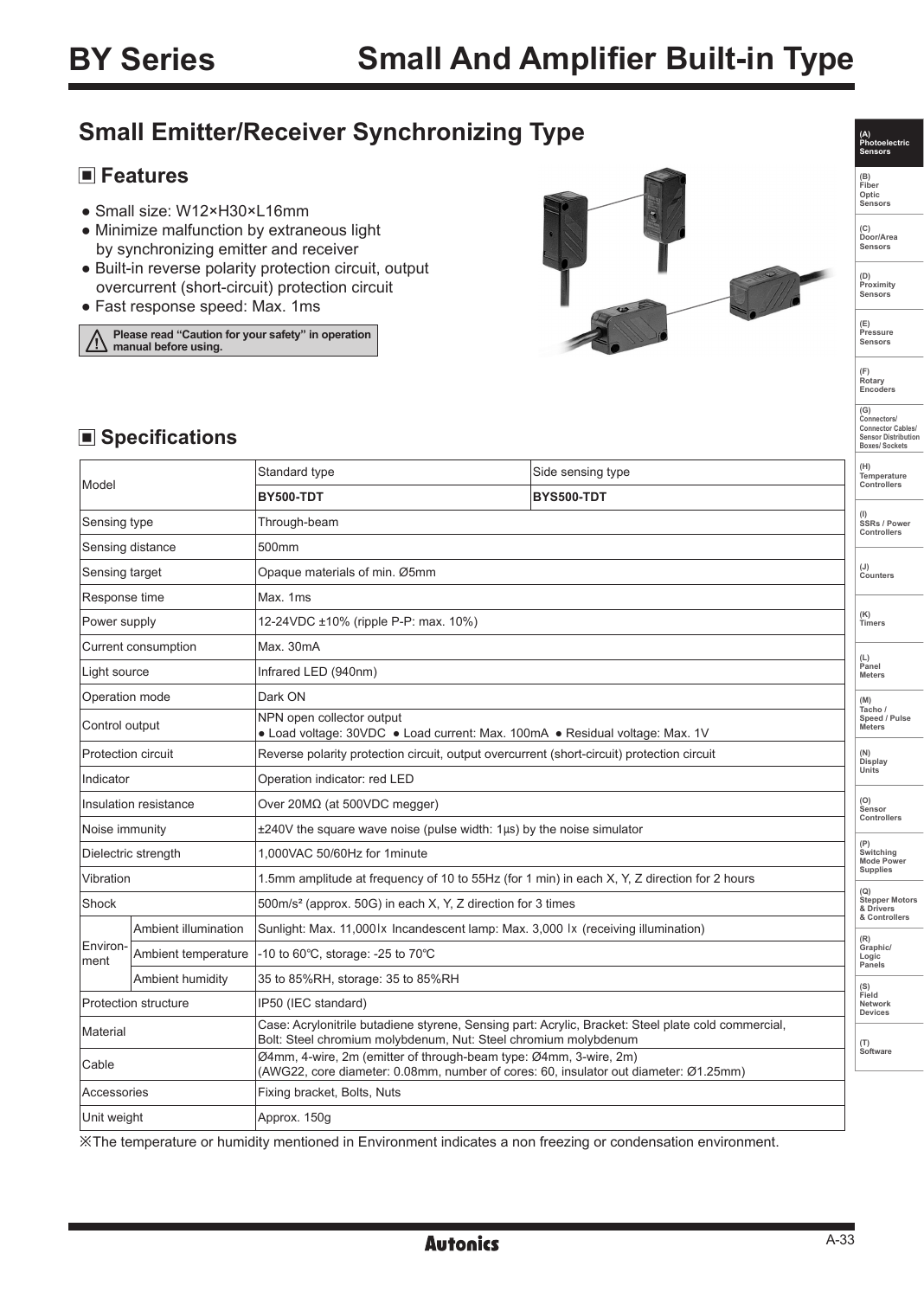### **Feature Data**



### **Control Output Diagram**



#### Angle characteristic Measuring method | Data 50 Sensing distance L (cm) Sensing distance L (cm) Receiver  $\Box$ 40 30 θ L 20  $^{0}$  40 40˚ 20˚ 0 20˚ 40˚ Emitter Left  $\leftarrow$  Center  $\rightarrow$  Right Operation angle (θ)

### $\blacksquare$  **Operation Mode**



※If the control output terminal is short-circuited or overcurrent condition exists, the control output turns OFF due to protection circuit.

※Please supply the power to the brown and the blue wires of the emitter and Synchronous wire (white) of the receiver must be connected with that of the emitter.

### **Connections**



※The power of the emitter and the receiver must be supplied from the same power line.

※Synchronous wire (white) of the receiver must be connected with that of the emitter, or it may cause malfunction.